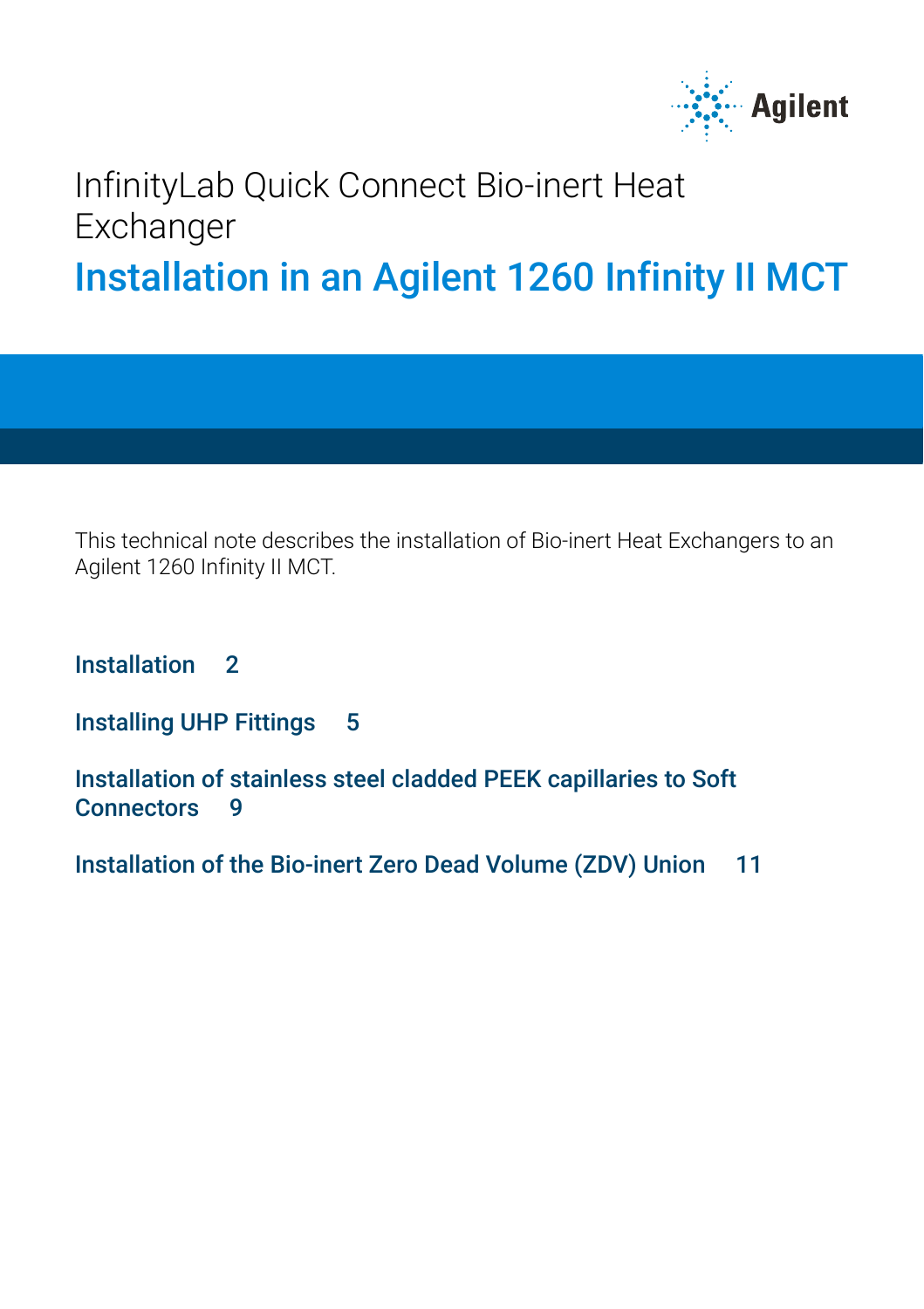### Installation

### <span id="page-1-0"></span>Installation

| Tools required p/n |             | <b>Description</b>                                                 |
|--------------------|-------------|--------------------------------------------------------------------|
|                    | 5043-0915   | Fitting mounting tool                                              |
|                    |             | for bio-inert capillaries                                          |
|                    | 8710-0510   | Wrench open $1/4 - 5/16$ inch                                      |
|                    | 5023-2502   | Hex driver SW-6.35, slitted                                        |
| Parts required     | p/n         | <b>Description</b>                                                 |
|                    | G5667-81005 | Capillary PK/ST 0.17 mm x 500 mm, RLO/RLO (Bio-inert) <sup>1</sup> |
|                    | 5067-4780   | Bio Capillary 0.17 mm x 300 mm, 1.6 mm OD socket <sup>2</sup>      |
|                    | G7116-60041 | Quick Connect Heat Exchanger Bio-inert <sup>2</sup>                |
|                    | 5067-5403   | UHP fitting $^2$                                                   |
|                    | 5067-4741   | ZDV union (Bio-inert) <sup>2</sup>                                 |
|                    | G7116-68003 | Column Holder Lamella, 2/pk <sup>2</sup>                           |

<sup>1</sup> supplied with the G5668-68705 Accessory Kit Bio-inert Multisampler

<sup>2</sup> supplied with the G7116-68715 Accessory Kit 1260 MCT Bio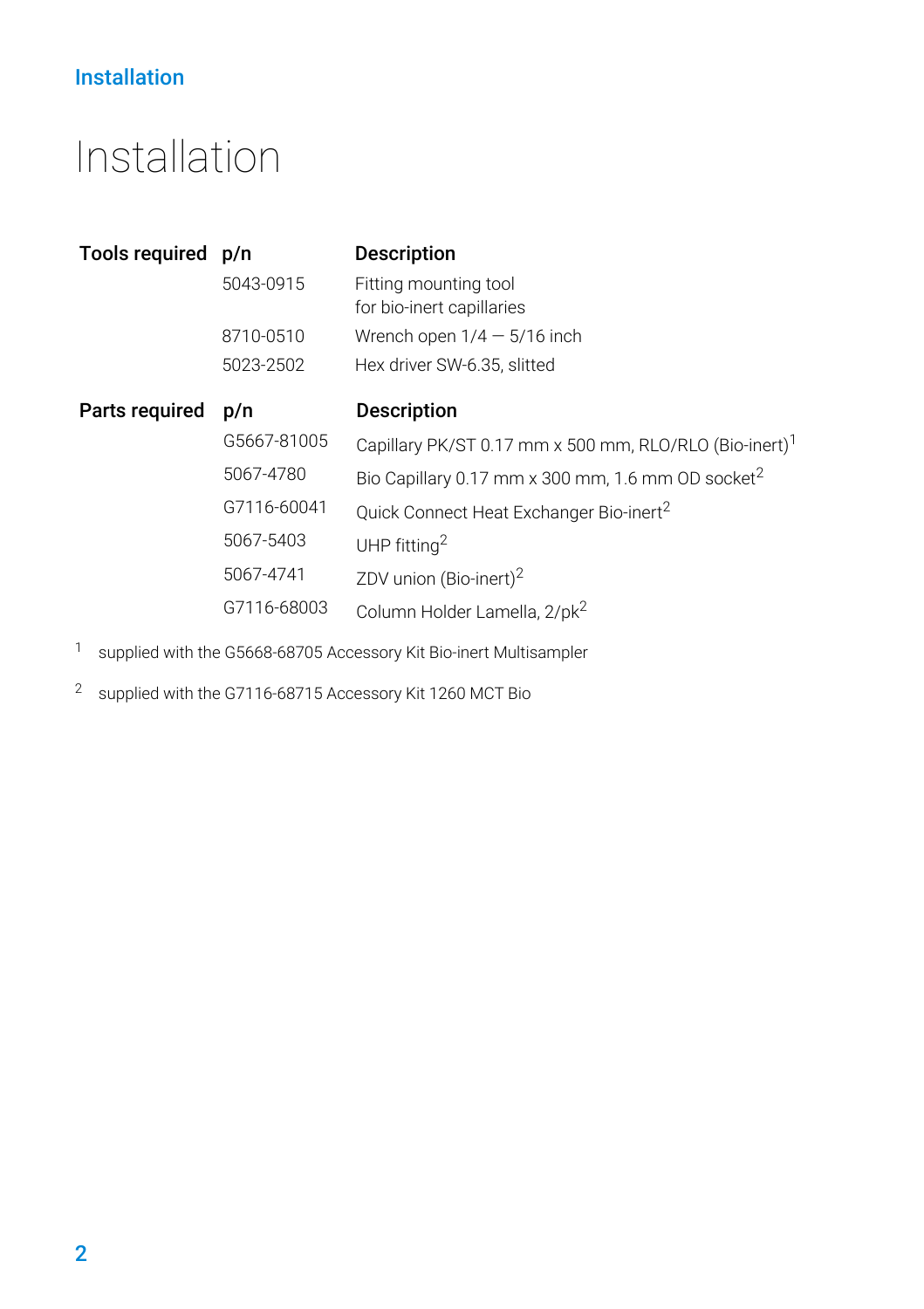1 Connect the 500 mm capillary (G5667-81005) to port 6 of the Multisampler using a removable fitting (5067-5403), see ["Installing UHP Fittings"](#page-4-0) on page 5.



2 Connect the Bio-inert ZDV (5067-4741) to the capillary using a removable fitting (5067-5403), see ["Installation of stainless steel cladded PEEK](#page-8-0)  [capillaries to Soft Connectors"](#page-8-0) on page 9.



3 Connect the long part of the Quick Connect Heat Exchanger Bio-inert (G7116-60041) to the ZDV using a removable fitting (5067-5403).

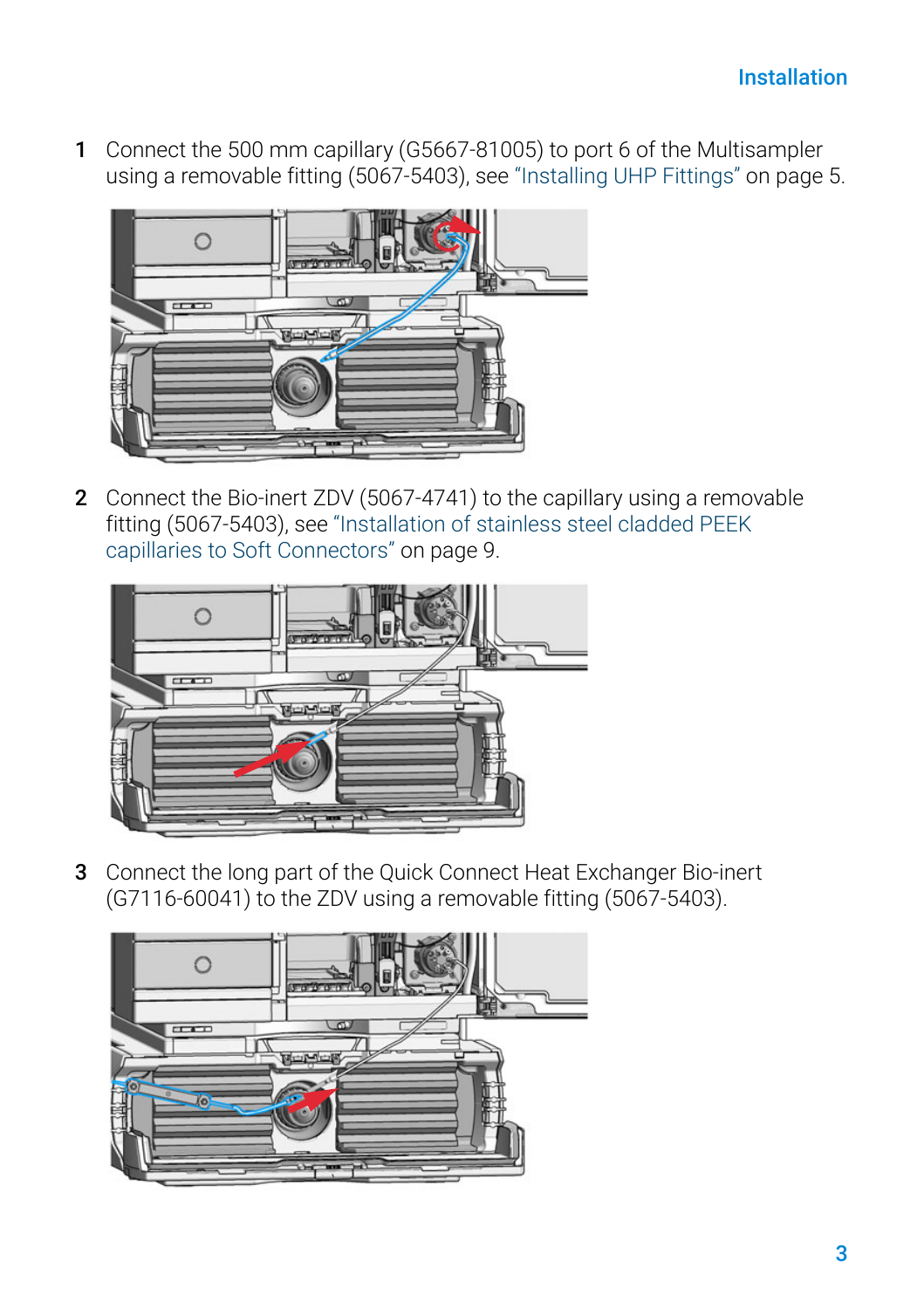### Installation

4 Attach the Heat Exchanger to the MCT and fix it with the Hex driver (5023-2502).



5 Attach the Column Holder to the MCT.



6 Connect a column to the short heat exchanger capillary using either a removable fitting (5067-5403) or a Quick Connect Fitting (not included). Connect the outlet of the column to the detector using the 300 mm capillary (5067-4780) and finger tight PEEK Fittings. Clip the column into the column holder.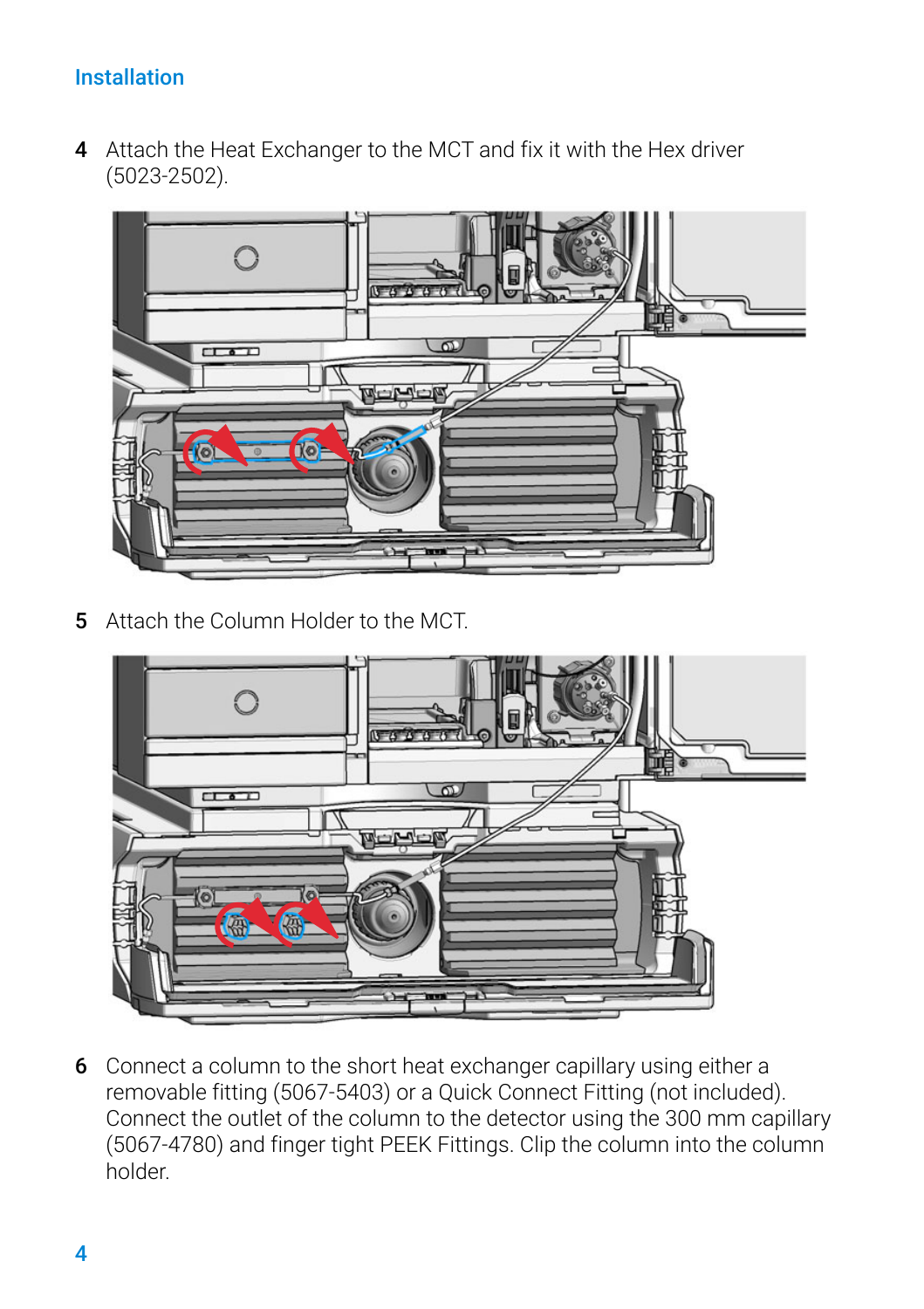### Installing UHP Fittings

## <span id="page-4-0"></span>Installing UHP Fittings

| <b>Tools required</b> | p/n                                | <b>Description</b>                                                  |
|-----------------------|------------------------------------|---------------------------------------------------------------------|
|                       | 5043-0915                          | Fitting mounting tool                                               |
| Parts required        | p/n                                | <b>Description</b>                                                  |
|                       | Capillaries and<br><b>Fittings</b> | For details refer to the part section of the manual.                |
|                       |                                    | Slide the fitting on the capillary. Let the capillary jut out 5 mm. |

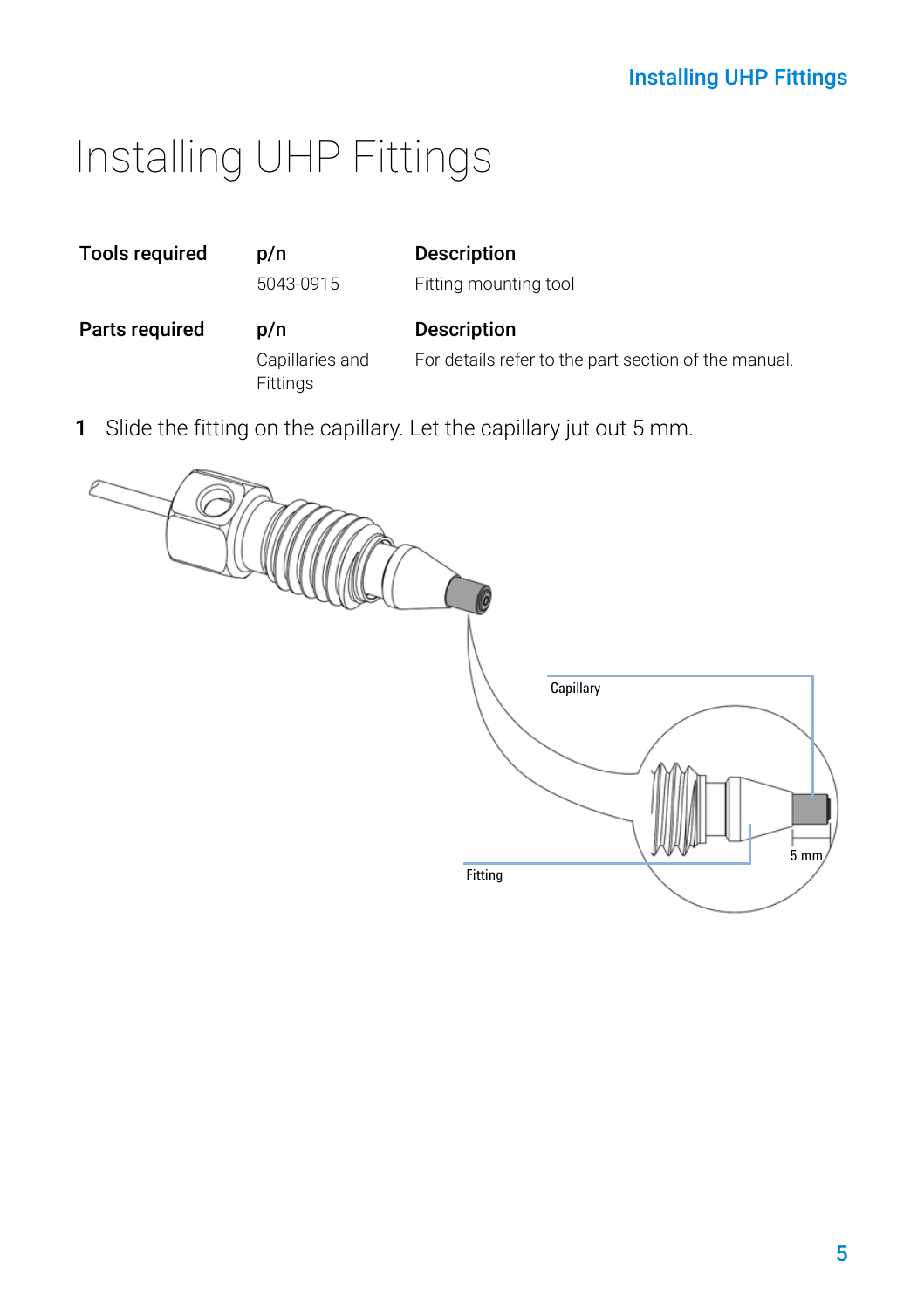### Installing UHP Fittings

2 Insert the fitting to the receiving port and push the capillary to the bottom of the port.



3 Finger tighten the nut into the port until snug.

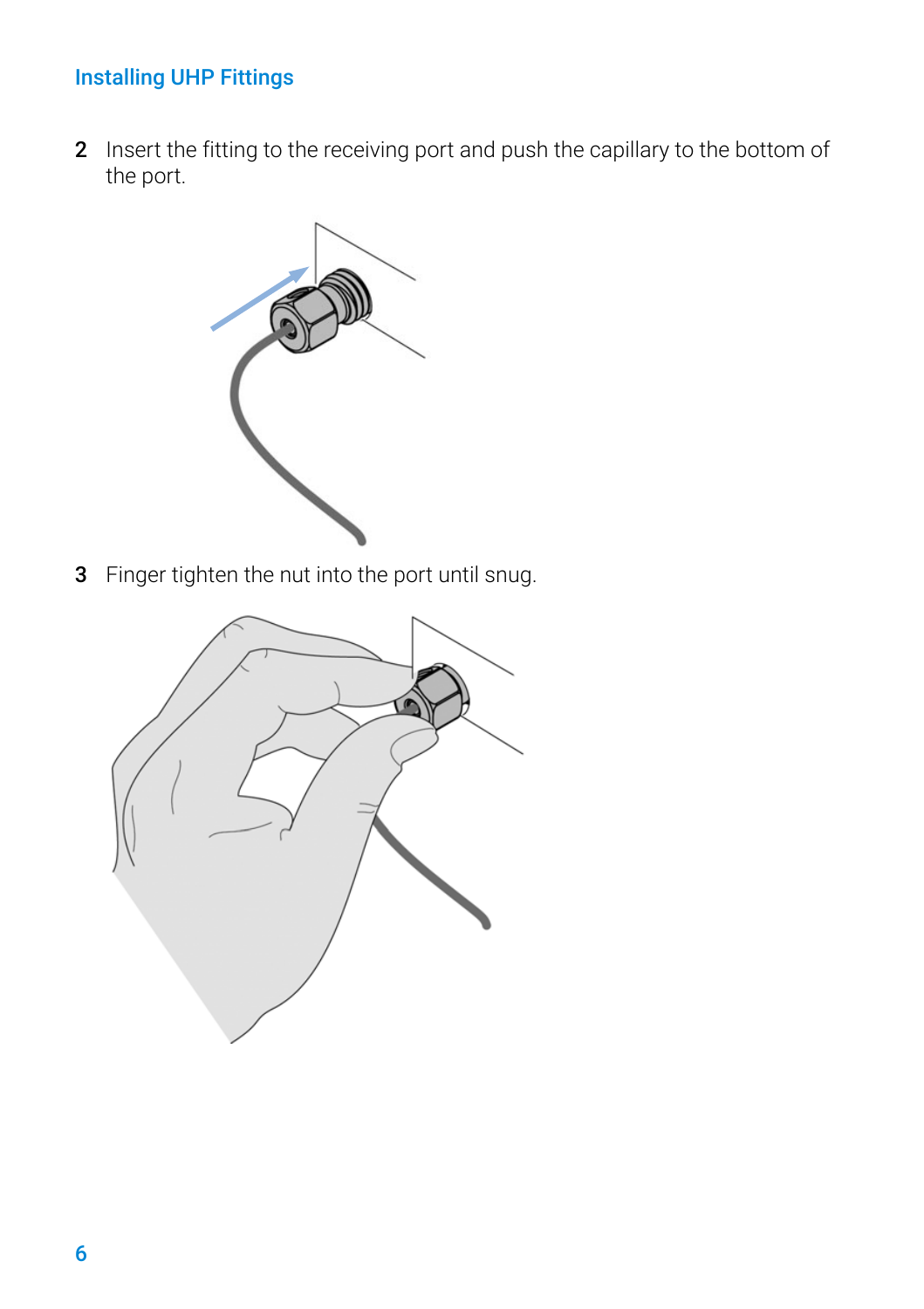4 Use Fitting mounting tool (5043-0915) or a 5 mm hex wrench for fixing the fitting (maximum torque 0.8 Nm).



 $\checkmark$  Do not remove fittings from used capillaries.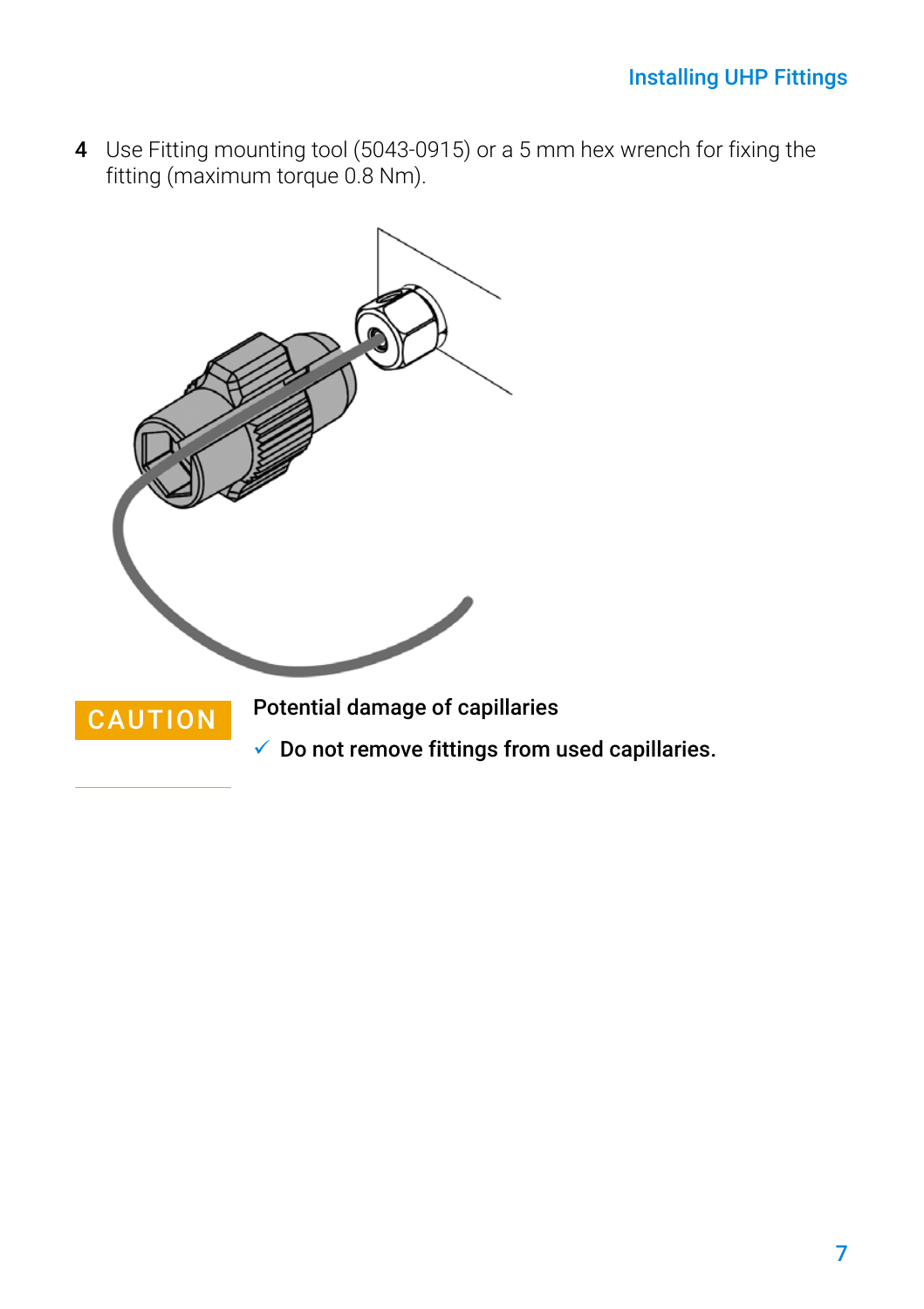### Installing UHP Fittings

5 When using UHP-FF fittings with bioinert capillaries, do not try to remove fittings from these capillaries. Bio-inert capillaries are using a PEEK front end, which may expand under pressure especially when being in contact with some organic solvents. If a fitting is moved across an expanded PEEK end, there is a risk of damaging the capillary by ripping off its end. Before re-installing such capillaries, push the ferrule towards the rear site for a small distance.



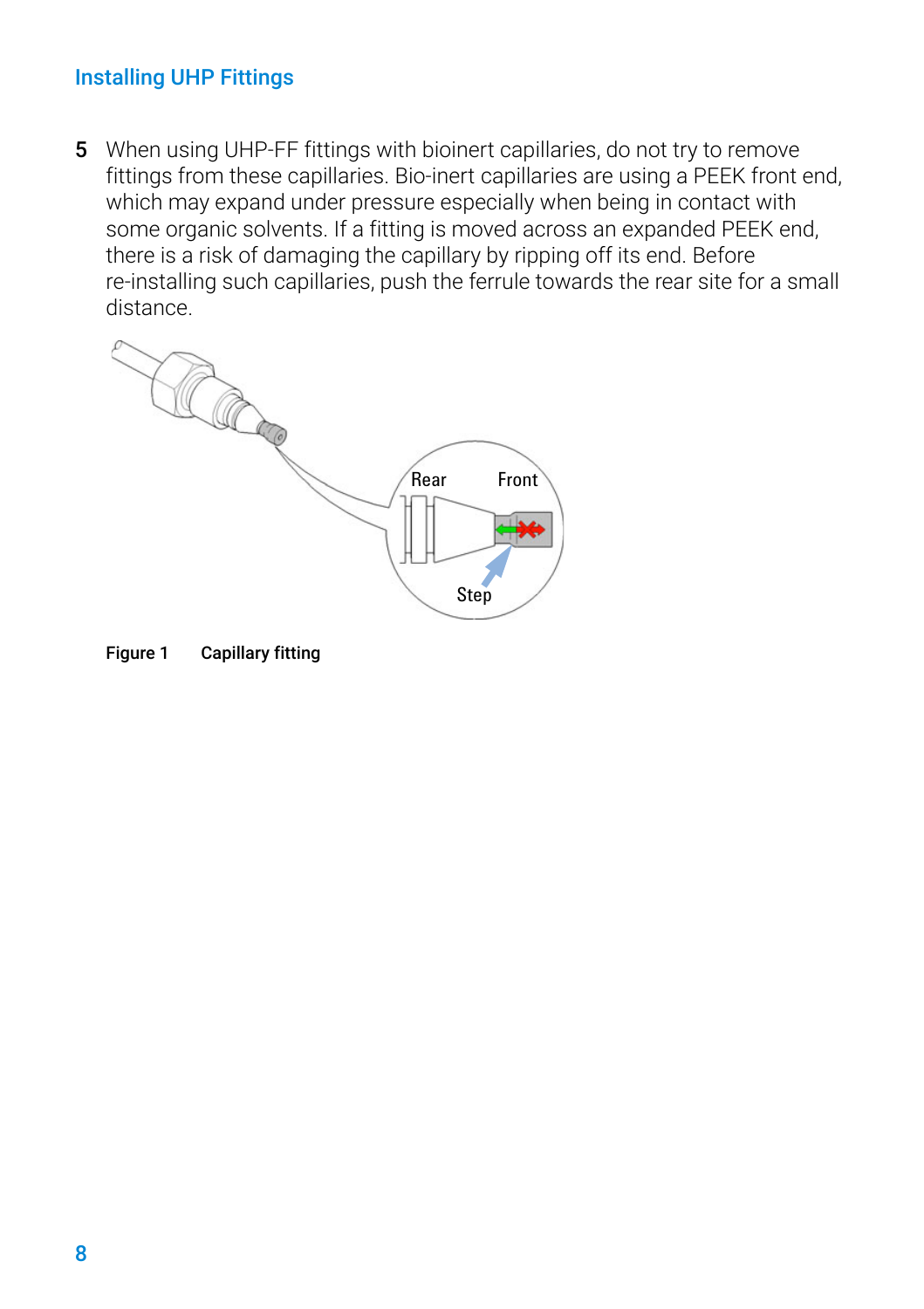# <span id="page-8-0"></span>Installation of stainless steel cladded PEEK capillaries to Soft Connectors

Use this procedure for soft connectors, which are typically made from PEEK. These are the following connections:

- to and from all bio-inert valves (injection valve in the autosampler and valves in the Multicolumn Thermostat and 1290 Infinity II Valve Drive),
- bio-inert ZDV unions (detector flow cells, multi-draw upgrade kit, capillary to capillary connections, for example, for heat exchangers),
- to the autosampler needle and
- to PEEK columns (like many bio-inert columns).

For the installation of bio-inert ZDV unions, see ["Installation of the Bio-inert Zero](#page-10-0)  [Dead Volume \(ZDV\) Union"](#page-10-0) on page 11.

### First installation of a capillary to a soft connector

1 When tightening a fitting for the first time, start from the finger-tight position (which does not necessarily need to be a vertical wrench position) and rotate the wrench by 180 – 210 °. Staying below 180 ° (grey arrow) will not be sufficiently tight, more than 210 ° (red arrow) could damage the capillary.

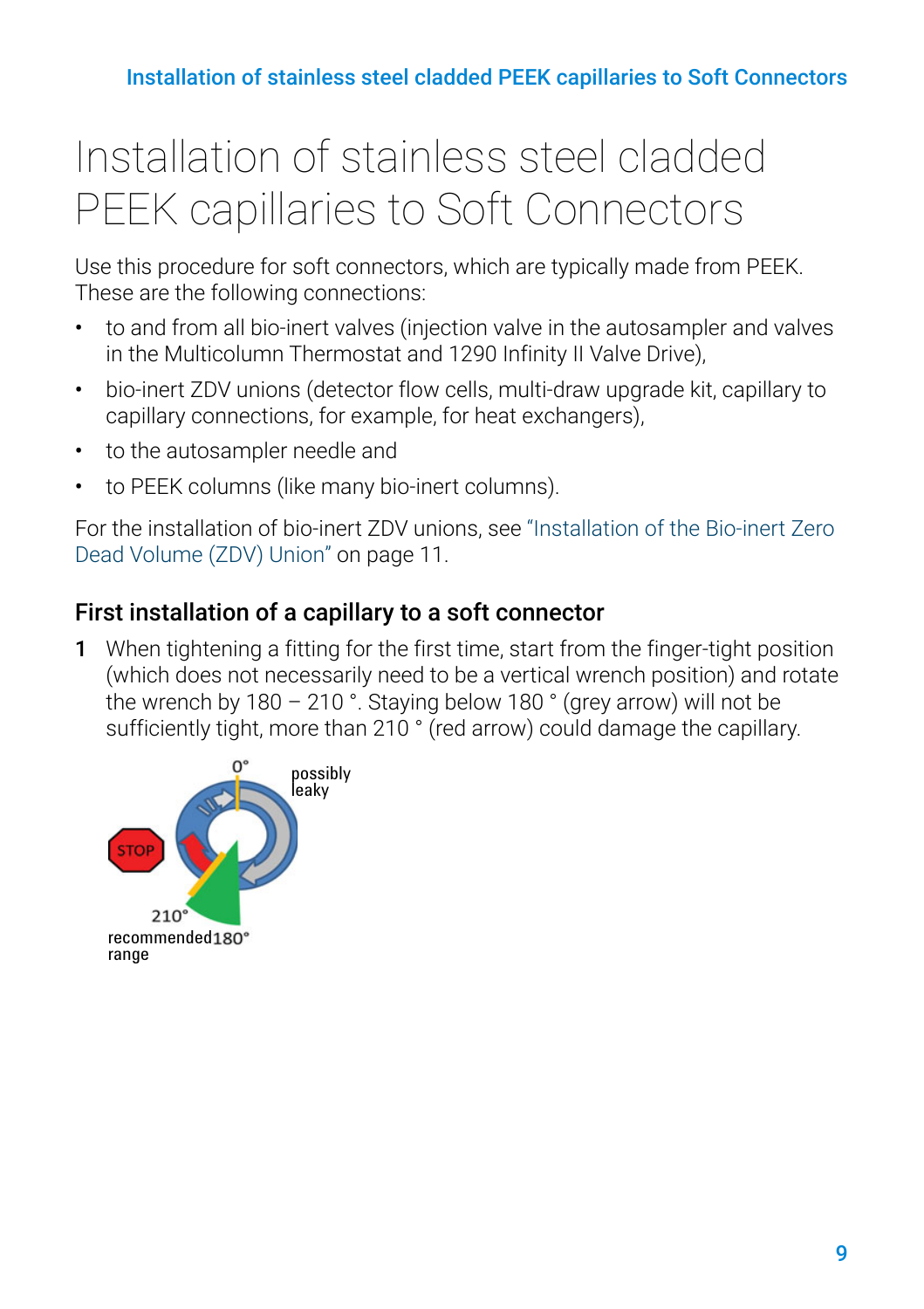#### Installation of stainless steel cladded PEEK capillaries to Soft Connectors

### Second and subsequent installations of a capillary to a soft connector

1 When tightening the fitting for the second and subsequent times, again start from the finger-tight position (which is not necessarily a vertical wrench position) and rotate the wrench by 135 – 180 °. Staying below 135 ° (grey arrow) could be insufficiently tight enough, more than 180 ° (red arrow) could damage the capillary.

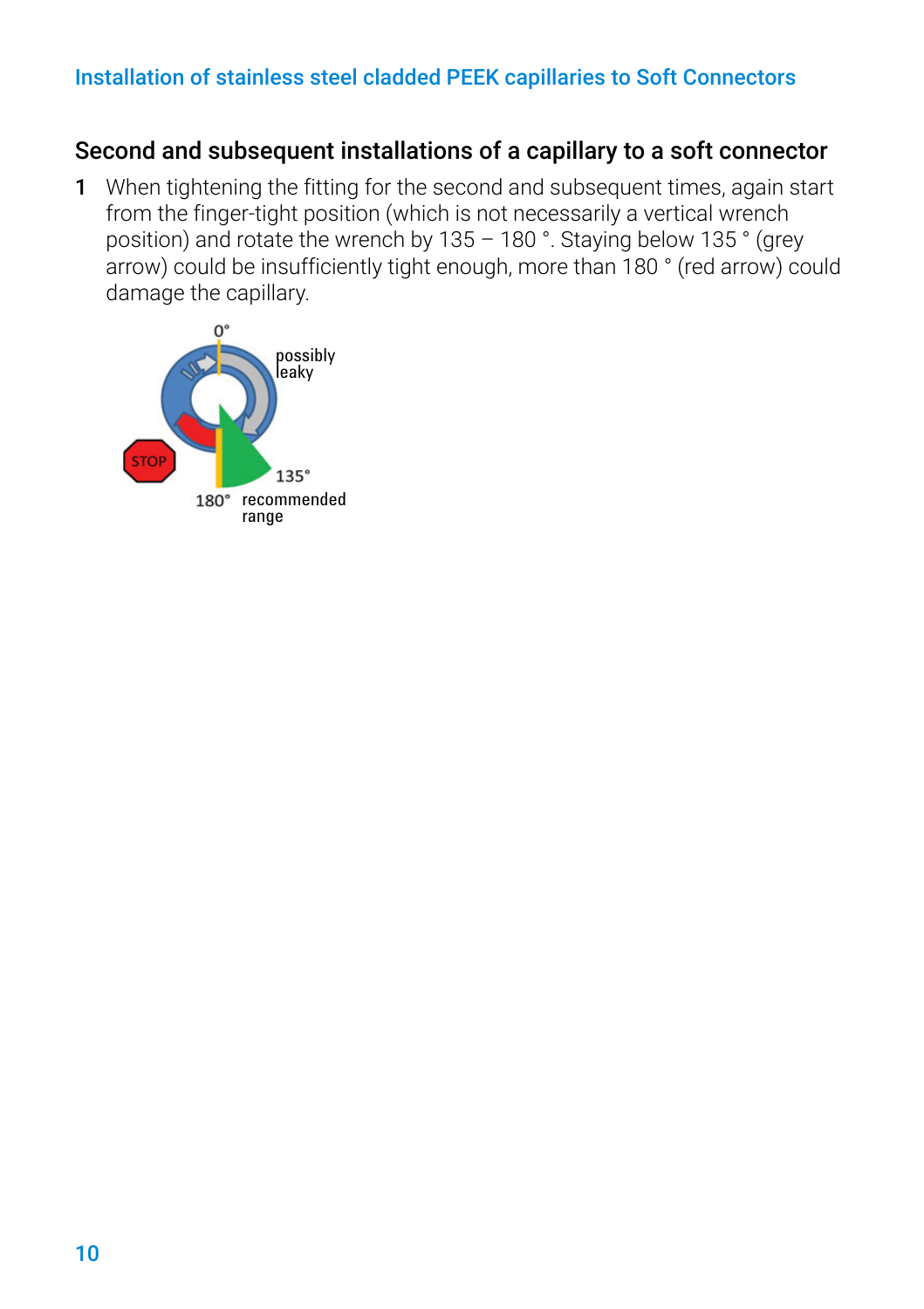# <span id="page-10-0"></span>Installation of the Bio-inert Zero Dead Volume (ZDV) Union

The Bio-inert ZDV (p/n 5067-4741) union has two different connectors where capillaries need to be installed in the correct sequence. Otherwise, an inset of the union may be damaged and the connection may not be tight.

CAUTION Potential leak or damage of the Bio-inert ZDV Union.

- $\checkmark$  To avoid leaks or a damage to the Bio-inert ZDV union, follow the procedure below in the prescribed sequence.
- 1 Install the capillary at the end marked with a ring/indentation.



2 Install the second capillary at the other end.